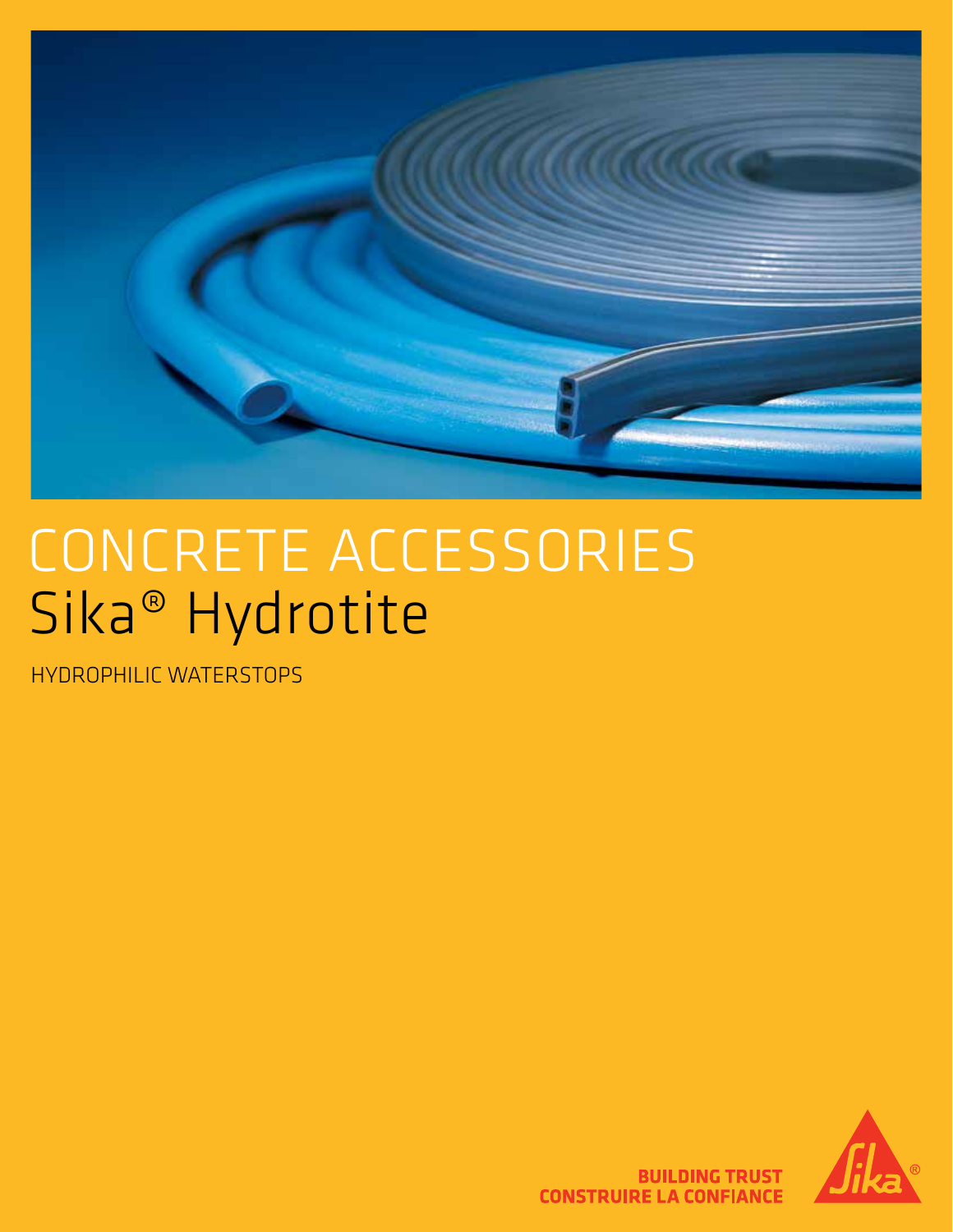## THE BENCHMARK FOR EXPANDABLE WATERSTOPS

Sika® Hydrotite

Sika<sup>®</sup> Hydrotite IS A STATE-OF-THE-ART HYDROPHILIC WATERSTOP with unmatched durability and watersealing capacity. Comprised of NON-BENTONITE, modified chloroprene rubber, Sika® Hydrotite expands up to EIGHT (8) TIMES its original volume when exposed to water. This expansion creates an effective compression seal within joints of limited movement. Recognized worldwide, Sika® Hydrotite has a proven track record as a high quality and cost effective solution to your water containment needs.

### EXCEPTIONAL QUALITIES TO ENSURE UNPARALLELED PERFORMANCE:

- Comprised of NON-BENTONITE, modified chloroprene rubber
- Outstanding physical properties
- Available as a co-extruded profile to provide directional expansion (also available as a single extrusion)
- Special expansion delay coating to allow concrete cure prior to expansion
- Reliable and durable (lifespan up to 100 years)
- CJ-0725-3K-ADH and CJ-1020-2K-ADH offered with an adhesive back
- Simple, low cost installation
- Available in a multitude of sizes and shapes for numerous applications
- Appropriate for retro-fit as well as new construction
- Can withstand high hydrostatic pressures (150' head for most profiles)
- International acceptance



- Water and waste water treatment facilities
- **Primary structures**
- Tunnels and culverts
- Dams, locks, canals, water reservoirs and aqueducts
- **Pipe penetrations**
- Swimming pools
- Storage tanks
- Retaining walls
- **Foundations**
- Slabs on grade



### Sika® Hydrotite CJ

### A SUPERIOR WATERSTOP FOR CONCRETE JOINT GAPS

As this innovative product absorbs water and expands, it conforms to gap variations along the joint. This action ensures complete sealing even under extraordinary hydrostatic pressure. Due to its slim profile, it won't project like conventional waterstops and trap air or become displaced by the second pour. The result is optimum concrete placement. Sika® Hydrotite CJ, is treated with a special expansion-delay coating to prevent it from reacting to the fresh, moist concrete and expanding before curing takes place.



### Sika® Hydrotite RSS

### SEAL FOR SAWED CONTROL JOINTS/ JOINT REPAIRS

Sika® Hydrotite RSS profiles create effective seals in sawed control joints and in the repair of failed joints. Sika® Hydrotite eliminates hydrostatic pressure below the sealant, thus extending the sealant's life. Select solid profiles with slightly larger diameters than the joint width for joints of consistent widths. Hollow profiles should be selected based on the maximum width of joints with varying widths. Compress both profiles slightly on initial insertion.



### Sika® Hydrotite DSS PIPE PENETRATIONS/PIPE THIMBLES

The DSS, DS, SS, RS, and CJ profiles can be bonded to various piping materials, including concrete, steel and plastic. Bond Sika® Hydrotite DSS to the pipe prior to concrete placement. Installation in existing walls requires an oversize cutout be made and Sika® Hydrotite installed both on the pipe and the outside diameter of the cutout. Fill the annulus with a nonshrink grout. Embedded pipe thimbles can also be sealed with Sika® Hydrotite DSS.

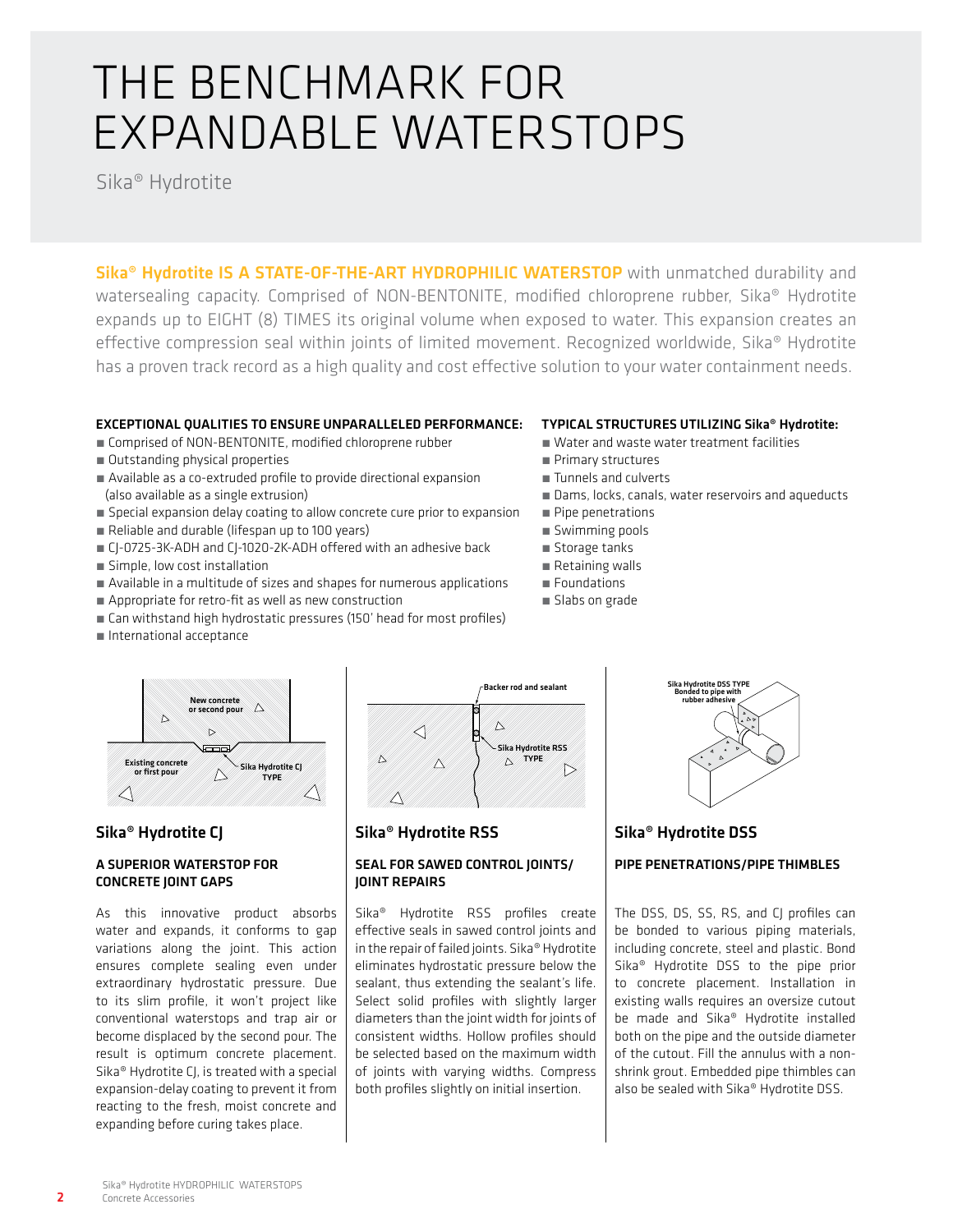## PRODUCT INFORMATION

| <b>PROPERTIES</b>      |                     |                    |                              |                |                              |                |  |  |
|------------------------|---------------------|--------------------|------------------------------|----------------|------------------------------|----------------|--|--|
| Property               | <b>ASTM</b><br>Test | Unit               | <b>Hydrophilic</b><br>Rubber |                | <b>Chloroprene</b><br>Rubber |                |  |  |
|                        | Method              |                    | Minimum                      | <b>Typical</b> | Minimum                      | <b>Typical</b> |  |  |
| Tensile Strength       | D412                | lb/in <sup>2</sup> | 350                          | 366            | 1300                         | 1570           |  |  |
| Elongation             | D412                | %                  | 600                          | 670            | 400                          | 450            |  |  |
| Hardness               | D <sub>2240</sub>   | Shore<br>А         | $52+/-5$                     | 54             | $50+/-5$                     | 50             |  |  |
| <b>Tear Resistance</b> | D624                | lb/in              | 50                           | 60.3           | 100                          | 123            |  |  |
| Specific Gravity       | D792                |                    | $1.32+/-0.1$                 | 1.32           | $1.38 + / -0.1$              | 1.38           |  |  |







Typical EXPANSION pressures of Sika® Hydrotite are shown above.



All Sika® Hydrotite profiles can be adhered with Sika® Hydrotite Adhesive, Leakmaster, SikaDur® Epoxy or SikaBond® Construction Adhesive.

Sika® Hydrotite rings are available in a range of internal diameters to meet varying needs. Sika® Hydrotite hydrophilic rings may be installed wherever a penetration through concrete needs to be sealed. Conduits, pipes, embedded sleeves, concrete wall ties, etc., can all be sealed utilizing Sika® Hydrotite rings.

| <b>HYDROPHILIC RINGS</b> |         |       |       |  |  |  |  |
|--------------------------|---------|-------|-------|--|--|--|--|
| 0.77                     | Profile | Ø "d" | Ø "D" |  |  |  |  |
|                          | GH0611  | 6     | 11    |  |  |  |  |
| <b>Billian</b><br>СD     | GH0614  | 6     | 14    |  |  |  |  |
|                          | GH0621  | 6     | 21    |  |  |  |  |
|                          | GH0624  | 6     | 74    |  |  |  |  |

#### SHAPE AND APPLICATION FOR CONSTRUCTION JOINTS ITEM NOMINAL SIZE PACKAGING UNIT mm (in) m/roll x rolls (ft/box) H  $\frac{W}{25(0.98)}$  $10 m \times 4 (131)$ CJ-0725-3K 7 (.28) CJ-0725-3K-ADH Same as above with pressure sensitive adhesive backing 10 (.39) 20 (.79) 10 m x 5 (164) CJ-1020-2K CJ-1020-2K-ADH Same as above with pressure sensitive adhesive backing CACO CJ-1030-4M 10 (.39) 30 (1.18) 10 m x 4 (131)  $\overline{\mathbf{C}}$ CJ-3030-M 30 (1.18) 30 (1.18) 10 m x 1 (33) FOR PIPE PENETRATIONS, CONCRETE CURBS, TUNNEL LINING SEGMENTS ITEM NOMINAL SIZE PACKAGING UNIT m/roll x rolls mm (in) (ft/box) H W SS-0215 2 (.08) 15 (.59) 25 m x 4 (328) SS-0220 2 (.08) 20 (.79) 25 m x 4 (328) SS-0320 3 (.12) 20 (.79) 25 m x 4 (328) RS-0520-3.5I 5 (.20) 20 (.79) 20 m x 5 (328) h3.5 (.14) RS-0723-3.5I 7 (.28) 23 (.91) 15 m x 4 (196)  $h3.5$  (.14) 4 (.16) DS-0420-2.5I 20 (.79) 20 m x 5 (328)  $h2.5$  (.10) DS-0520-3.5I 5 (.20) 20 (.79) 20 m x 5 (328)  $h3.5(14)$ DS-0615-4.5I  $6(.24)$ 15 (.59) 15 m x 5 (245)  $h4.5$  (.18) DSS-0320 DSS-0320<br>DSS-0420 3 (12) 20 (.79) 25 m x 4 (328) 4 (.16) 20 (.79) 25 m x 5 (328) FOR JOINT REPAIR, CONTROL JOINTS, SPECIAL APPLICATIONS ITEM NOMINAL SIZE PACKAGING UNIT m/roll x rolls mm (in)  $(f<sub>t</sub>/h<sub>0</sub>)$  $\Box$ B RSS-1610 D 16 (.63) 10 (.39) 10 m x 2 (65) RSS-2014 D 20 (.79) 14 (.55) 10 m x 2 (65) RSS-0806 C 8 (.31) 6 (.24) 20 m x 5 (320) RSS-1007 C 10 (.39) 7 (.28) 20 m x 3 (196) RSS-1209 C 12 (.47) 9 (.35) 20 m x 2 (131) RSS-1410 C 14 (.55) 10 (.39) 15 m x 2 (98) RSS-040 P 20 m x 10 (656) 4 (.16) - RSS-050 P 5 (.20) 20 m x 10 (656) - RSS-060 P 6 (.24) 20 m x 10 (656) - RSS-080 P  $8(31)$ 20 m x 5 (320) - RSS-120 P 12 (.47) 20 m x 2 (131) - RSS-140 P 14 (.55) 15 m x 2 (98) -

10 m x 2 (65)

RSS-160 P

16 (.63)

-

3